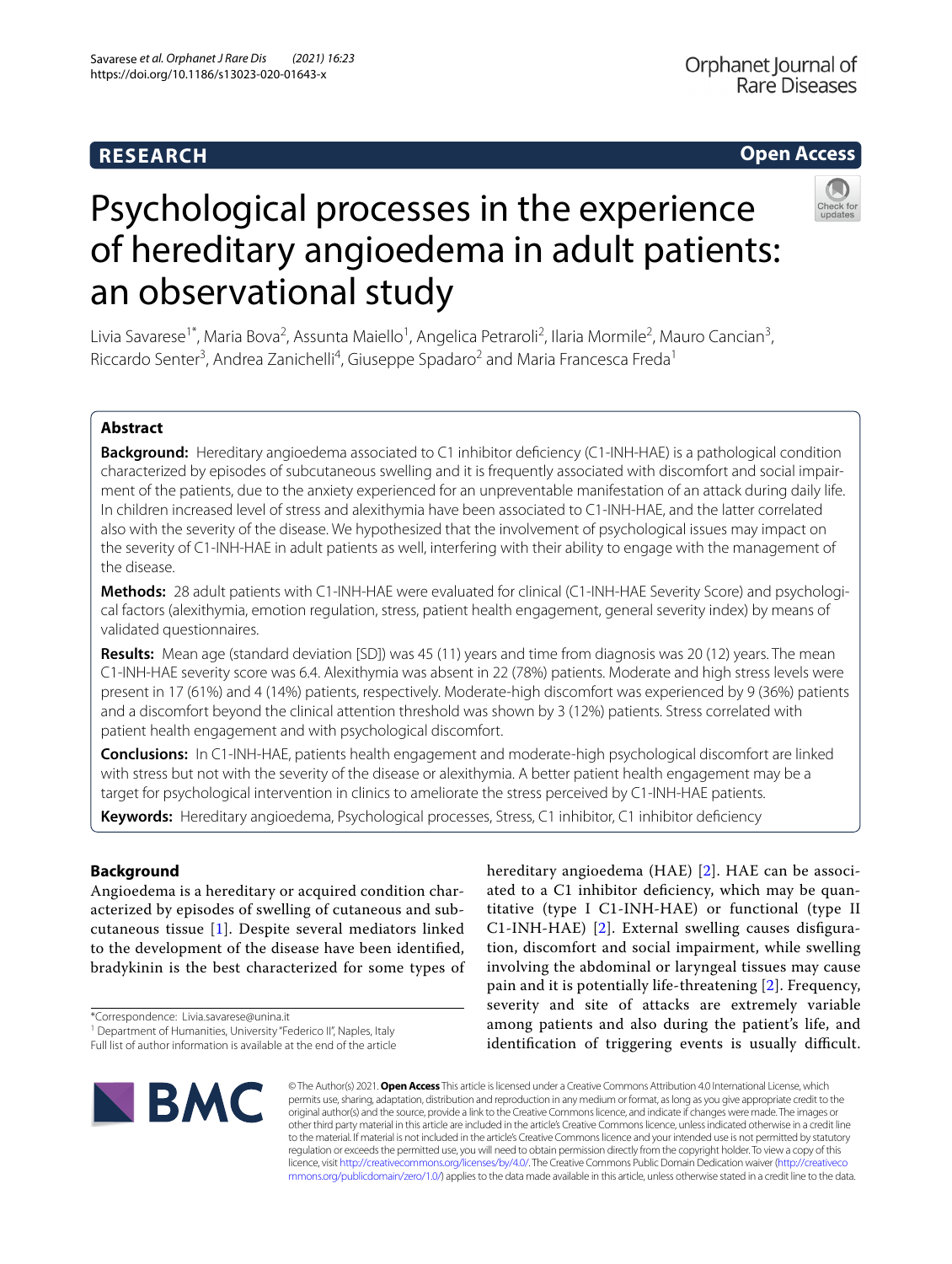Patients may experience difficulties in carrying out daily living activities because of frequent attacks or due to anxiety for an unpreventable event [\[3\]](#page-5-2).

Psychological processes in the experience of HAE could be relevant in the course of the disease because they could trigger attacks, impact on quality of life and interfere with coping; nevertheless, the subject has been scarcely investigated.

Depression seems a frequent issue in patients with HAE: 42% of patients presented with depression in a study by Bygum et al. [[4](#page-5-3)], and high levels of depression were found in 100% of 26 patients with HAE by Fouche et al.  $[5]$  $[5]$ . These authors proposed that depression may be linked to angioedema by common neurobiological and infammatory events.

Recently, emotional stress has been reported by patients as the most common trigger factor for angioedema attacks, and chronic stress seems to modify disease activity too  $[6-8]$  $[6-8]$  $[6-8]$ . We have previously found that perceived stress was worse in pediatric patients with angioedema compared with pediatric patients with other chronic diseases [[9\]](#page-5-7). In addition, in the same sample of children, perceived stress was correlated with alexithymia, i.e., the difficulties in recognizing and naming one's own emotions [[10\]](#page-5-8). Alexithymia was correlated with angioedema severity as well.

Recent literature emphasizes the importance of patient health engagement (PHE) on the adjustment to chronic disease. PHE can be described as "the level individuals are engaged in care management according to their emotional, cognitive, and behavioral mindset"  $[11]$  $[11]$  $[11]$ . According to Graffigna et al., when individuals receive a serious diagnosis, they might not be able to engage fully in care management because of destabilizing emotional efect on health knowledge. As patients gain knowledge, the positive impact on emotion regulation infuences their ability to engage in managing their disease condition [[11\]](#page-5-9).

Based on previous fndings on children [[8,](#page-5-6) [12\]](#page-5-10), we hypothesized that alexithymia, stress and emotion regulation may have an impact on angioedema severity also in adults. Indeed, perceived stress, alexithymia and emotion regulation may be strictly related processes influencing the severity of the disease. This work reports the results of a study on adult subjects with C1-INH-HAE aimed at evaluating the levels of emotion regulation, alexithymia, perceived stress, psychopathologic symptoms and at investigating the relation of these processes with angioedema severity and with patients' health engagement. Moreover, the study investigated whether a better health engagement is associated with reduced disease severity and better emotion regulation.

#### **Patients and methods Study design**

This was an exploratory, observational study conducted in adult patients with C1-INH-HAE. Patients diagnosed with C1-INH-HAE, aged $\geq$  18 years, and followed-up in the Italian Referral Centers of Naples, Padua and Milan were recruited. All procedures performed in this study were in accordance with the ethical standards of the study center and with the 1964 Helsinki Declaration and its later amendments or comparable ethical standards. Prior to study participation, patients signed an informed consent form. The study protocol was approved by the Ethics Committee of the University Hospital Federico II of Naples, Italy (Protocol no. 116/19).

#### **Assessments**

Demographic and clinical data were collected from patient medical charts and diaries.

Assessments were performed during a face-to-face meeting. The different scales were concomitantly evaluated by the patients during the meeting.

Clinical and psychological factors were evaluated using validated Italian translations of the following tools: the C1-INH-HAE Severity Score [\[13\]](#page-5-11); the Toronto Alexithymia Scale (TAS) [\[10\]](#page-5-8); Emotion Regulation Checklist (ERC) [[14\]](#page-5-12); Perceived Stress Scale (PSS) [\[15](#page-5-13), [16](#page-5-14)]; Patient Health Engagement Scale (PHE-S) [[11\]](#page-5-9), Symptom Checklist-90 R (SCL-90 R) [\[17\]](#page-5-15).

The Severity Score for C1-INH-HAE is a clinical score (cumulated 0–10 points) evaluating the severity of attacks, disease activity, therapeutic control and impact on quality of life. It was calculated based on the following factors: age at disease onset, occurrence of skin edema, of painful abdominal edema, of laryngeal edemas, other clinical manifestations and long-term prophylaxis [\[13](#page-5-11)]. The higher the score resulted, the higher the severity experienced by the patient.

The TAS is a 20-item self-reported questionnaire which evaluates alexithymia, the difficulty in recognizing and naming and describing one's own emotions. A score of <51 indicates absence of alexithymia, a score of 52–60 indicates a possible alexithymia, and a score of >61 indicates alexithymia [\[10](#page-5-8)].

The ERC is a 10-item self-reported questionnaire that evaluates processes of emotion regulation; it has two subscales: reappraisal and suppression. The mean values for both males and females within the normative samples can be referred as cut-off values for the index  $[14]$  $[14]$ .

PSS, a 10-item self-reported scale, measures the degree to which situations in one's life are appraised as stressful. Stress was assessed as low with a score <13, moderate with a score of 14–26, and as highly perceived when the score was  $>$  27 [\[16](#page-5-14), [17](#page-5-15)].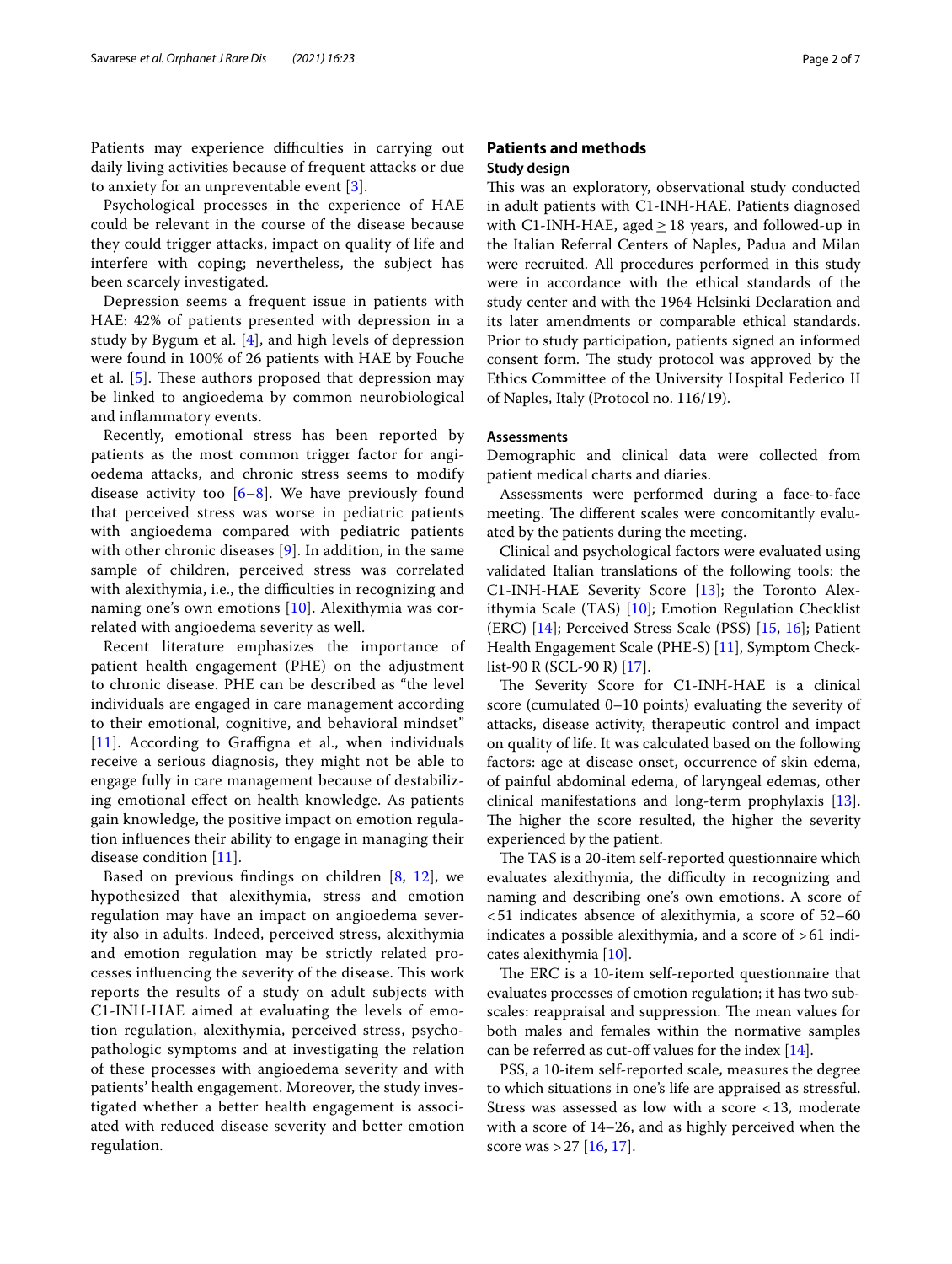The PHE-S measures the following psychological experiential features of patient's engagement in one's health: blackout, arousal, adhesion and eudaimonic project [\[11](#page-5-9)]. The score represents the different type of engagement of the patient with the disease, with the frst two defnitions corresponding to a lower ability of engagement and the other two to a more efective engagement with the disease.

The SCL-90 R is a 90-item self-reported questionnaire investigating the psychopathology spectra. Answers are interpreted according to nine primary symptom dimensions: somatization, obsessive–compulsive disorder, interpersonal sensitivity, depression, anxiety, hostility, phobic anxiety, paranoid ideation and psychoticism, and according to the global severity index (GSI), which is the summary measure of the nine subscales [\[18,](#page-5-16) [19](#page-5-17)]. SCL-90-R scores were converted to standard T-scores (range 30–80) [[20\]](#page-6-0). T-score range from 40 to 60 represents the normal range (as defined by the mean  $\pm$  SD).

#### **Statistical analysis**

Data were summarized by descriptive analysis. D'Agostino-Pearson test was used to test the normal distribution of all continuous variables. Means and SD were calculated for continuous variables, while absolute values and frequency (percentage) were calculated for categorical variables. Comparison of mean values was performed by ANOVA analysis. Comparison of categorical data was performed with a Chi-squared test. All analyses were performed with IBM SPSS Statistics for Windows, Version 26.0.

#### **Results**

Overall, 28 adult patients with HAE were included; 20 (71%) were females, mean age was  $45 \pm 11$  years and mean time from diagnosis was  $20 \pm 12$  years.

<span id="page-2-0"></span>**Table 1 Mean and median scores of C1-INH-HAE, Toronto Alexithymia Scale (TAS), Emotion Regulation Checklist (ERC), Perceived Stress Scale (PSS), and Patient Health Engagement Scale (PHE-S) in patients with HAE**

| <b>Total</b>                          | Mean (SD)   | Median | Min | Max            |
|---------------------------------------|-------------|--------|-----|----------------|
| C1-INH-HAE severity<br>score $(n=28)$ | 6.4         | 7      | 3   | 9              |
| TAS-20 ( $n = 28$ )                   | 43.3 (12.9) | 42     | 22  | 76             |
| $ERC (n = 27)$                        | 4.4(0.8)    | 5      |     | 7              |
| Reappraisal                           | 5(1.1)      |        |     |                |
| Suppression                           | 3.3(1.1)    |        |     |                |
| $PSS (n = 28)$                        | 18.2(7)     | 17     | 7   | 33             |
| PHE $(n=28)$                          | 2.9(0.65)   | 3      |     | $\overline{4}$ |

Descriptive analysis data are presented in Table [1.](#page-2-0) The mean C1-INH-HAE severity score was 6.4, and median 7 (range 3–9). Alexithymia was absent in 22 (78%) patients, possible in 3 (11%) subjects and present in 3 (11%). Mean TAS-20 was 43.3 and median value was 42.

Results of the ERC were available for 27 patients and showed a total mean score of  $4.4 \pm 0.8$ . The mean score for reappraisal was  $5.0 \pm 1.1$ , with a slightly higher score in females  $(5.2 \pm 1.1)$  than in males  $(4.5 \pm 1.3)$ . The mean score for expressive suppression was  $3.3 \pm 1.1$ , without sex diferences. Our scores do not difer from the scores of the normative sample, thus not signaling a defcit in emotion regulation.

PSS mean score was  $18.2 \pm 7.0$ , with a median  $score=17$ , within a range from 7 to 33. Scores indicated low-level stress in 7 (25%) patients, moderate-level stress in 17 (61%) patients, and perceived stress in 4 (14%) subjects.

Results of the PHE scale showed that no patient felt as in blackout, 8 (29%) subjects were in an arousal condition, 16 (57%) in adhesion, and 4 (14%) had a Eudaimonic Project (Fig. [1\)](#page-2-1). All patients with PHE equal to "Arousal"  $(n=8)$  perceived at least moderate stress, 75% of patients with PHE equal to "Eudaimonic Project"  $(n=3)$  did not perceive any stress (Table [2](#page-2-2)). The distribution of PHE results correlates with the presence of stress  $(p=0.018)$ but not with other variables.



<span id="page-2-2"></span><span id="page-2-1"></span>**Table 2 Analysis of Patient Health Engagement (PHE) results by stress**

| <b>PHE result</b>  | No stress<br>$(N=7)$ , n<br>(%) | Stress ( $N = 21$ ), n (%) | Chi-<br>square (p<br>value) |
|--------------------|---------------------------------|----------------------------|-----------------------------|
| Arousal            |                                 | 8 (100%)                   |                             |
| Adhesion           | 4 (25.0%)                       | 12 (75.0%)                 | 0.018                       |
| Eudaimonic Project | $3(75.0\%)$                     | $1(25.0\%)$                |                             |
|                    |                                 |                            |                             |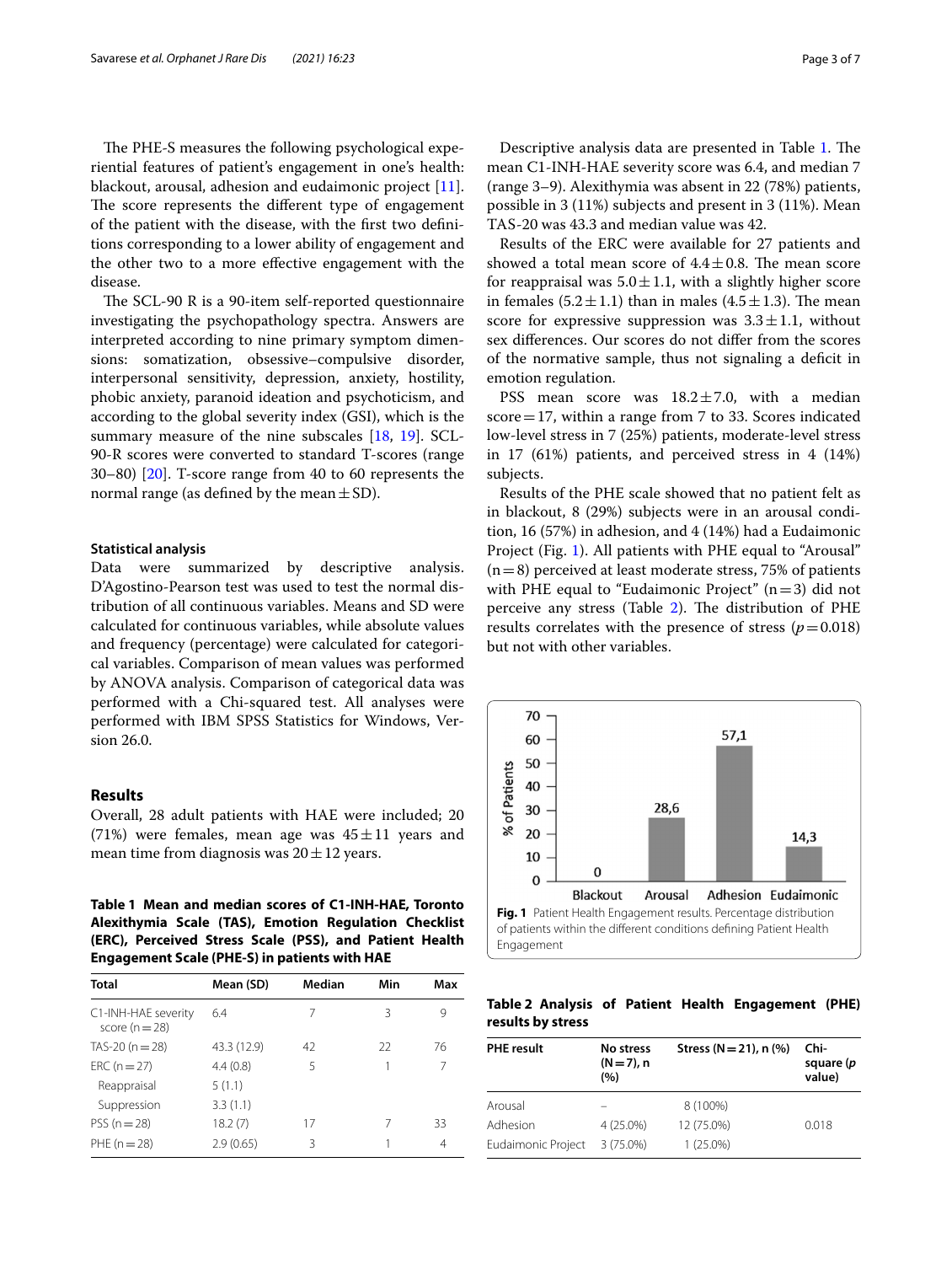Overall, the T-score for the GSI of SCL-90-R, calculated on 25 patients, assessed that 7 (28%) subjects had no general psychiatric discomfort, 6 (24%) had a normal general discomfort, 9 (36%) had from moderate to high general discomfort and 3 (12%) had a discomfort beyond the clinical attention threshold. Incidence of T-scores for the nine dimensions of the questionnaire is reported in Table [3](#page-3-0). Among all the SCL-90-R symptom dimensions, psychoticism is the one that shows the highest percentage of patients involved (52%) in the medium to high level. Statistical analysis showed a correlation between stress and moderate-high psychological discomfort (GSI), and between stress and Psychoticism, of the SCL-90-R  $(p=0.001)$  whereas no correlation was found between C1-INH-HAE Severity Score and any of the studied factors (Table [4](#page-3-1)). Equally, the patient's health engagement was not diferent by GSI of SCL-90-R, or presence of

<span id="page-3-0"></span>**Table 3 SCL-90T scores for each dimension and global severity index**

| Item                             | T-scores ( $n = 25$ ), n (%) |          |                                 |       |  |
|----------------------------------|------------------------------|----------|---------------------------------|-------|--|
|                                  | $45$                         |          | $45 \le T < 55$ 55 $\le T < 65$ | >65   |  |
| Somatization                     | 5(20)                        | 10(40)   | 4(16)                           | 6(24) |  |
| Obsessive-compulsive<br>disorder | 8(32)                        | 9(36)    | 6(24)                           | 2(8)  |  |
| Interpersonal sensitivity        | 10(40)                       | 10(40)   | 2(8)                            | 3(12) |  |
| Depression                       | 9(36)                        | 7(28)    | 6(24)                           | 3(12) |  |
| Anxiety                          | 7(28)                        | 9(36)    | 5(20)                           | 4(16) |  |
| Phobic anxiety                   | 8(32)                        | 11(42.3) | 2(8)                            | 4(16) |  |
| Hostility                        | 10(40)                       | 10(44)   | 5(20)                           |       |  |
| Paranoid ideation                | 8(32)                        | 8(40)    | 7(28)                           | 2(8)  |  |
| Psychoticism                     | 7(28)                        | 3(12)    | 13 (52)                         | 2(8)  |  |
| Global Severity Index (GSI)      | 7(28)                        | 6(24)    | 9(36)                           | 3(12) |  |

#### <span id="page-3-1"></span>**Table 4 Correlations of clinical and psychological factors**

stress. Finally, alexithymia did not change with the moderate-high psychological discomfort (GSI) of the SCL-90-R (Table [5](#page-4-0)).

#### **Discussion**

In this study, we performed an analysis on adult subjects with C1-INH-HAE, with the aim of assessing whether emotions, alexithymia and perceived stress could be related with angioedema severity and patients' health engagement.

The mean C1-INH-HAE severity score resulted to be moderate in this group of patients.

48% of our sample show moderate to high psychopathological discomfort, whereas the rest of the sample shows low or normal levels of general discomfort. Major areas of symptomatology are psychoticism, which is of clinical relevance in 52% of our sample, thus signaling a relevant psychological vunerability in the area of the continuity of the psychological experience of the self and in problems of isolation and retire. Low to moderate levels are shown for sleep problems, somatization, paranoia, anxiety and depression. These results report of a psychopathological vulnerability in our group that requires to be considered from a clinical perspective. Interestingly, both the moderate–high psychological discomfort and the GSI of SCL 90-R correlate with the stress experienced by the patients.

Perceived stress may turn into psychopathological discomfort or it may be perceived more in those subjects with a higher psychopathological discomfort. The two hypotheses are not necessarily independent, rather they may be read in terms of a vicious circle where one leads to the other and so on. Other parameters like PHE and

|                                                                                                                                  | Mean (SD) | ANOVA (p value) |
|----------------------------------------------------------------------------------------------------------------------------------|-----------|-----------------|
| Stress by global severity index and psychoticism in the SCL-90 R                                                                 |           |                 |
| GSI low $(n=13)$                                                                                                                 | 14.0(4.4) |                 |
| GSI high $(n = 12)$                                                                                                              | 22.8(6.6) | 0.001           |
| Psychoticism low $(n = 10)$                                                                                                      | 13.0(4.2) |                 |
| Psychoticism high ( $n = 15$ )                                                                                                   | 21.7(6.4) | 0.001           |
| C1-INH-HAE Severity Score by global severity index (GSI), psychoticism, stress, and patient's health engagement (PHE) conditions |           |                 |
| GSI low $(n=13)$                                                                                                                 | 5.9(1.9)  |                 |
| GSI high $(n = 12)$                                                                                                              | 6.8(1.6)  | 0.252           |
| Psychoticism low $(n = 10)$                                                                                                      | 6.1(2.1)  |                 |
| Psychoticism high $(n = 15)$                                                                                                     | 6.5(1.6)  | 0.623           |
| No stress $(n=7)$                                                                                                                | 6.3(1.9)  |                 |
| Stress $(n=21)$                                                                                                                  | 6.4(1.9)  | 0.911           |
| PHE arousal $(n=8)$                                                                                                              | 6.1(1.5)  |                 |
| PHE at least adhesion $(n = 20)$                                                                                                 | 6.5(2.0)  | 0.689           |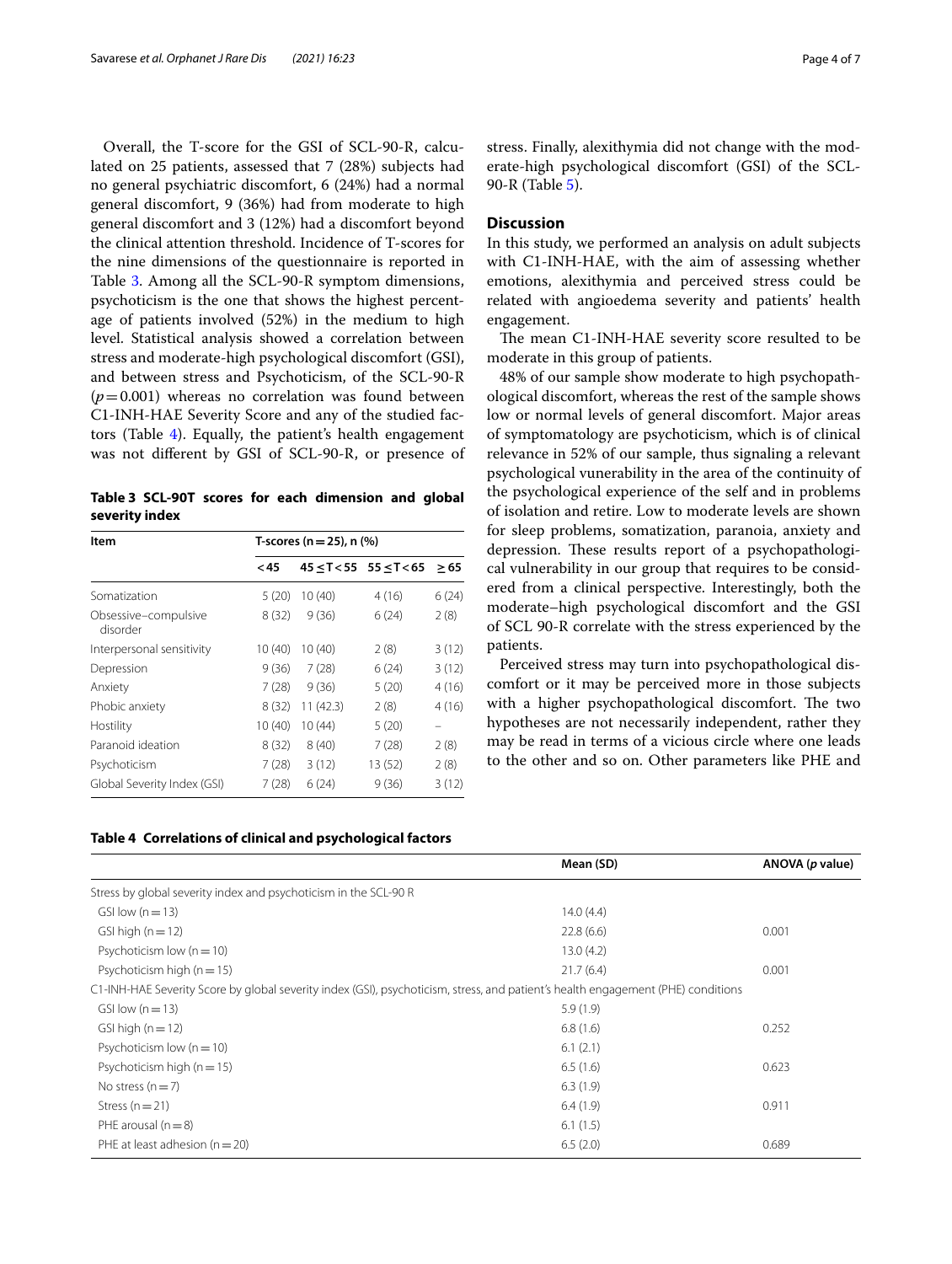|                                                             | Arousal, n (%)        | Adhesion, n (%)             | Eudaimonic project, n (%) | Chi-<br>square p<br>value |
|-------------------------------------------------------------|-----------------------|-----------------------------|---------------------------|---------------------------|
| Psychoticism low $(n = 10)$                                 | 2(20)                 | 6(60)                       | 2(20)                     |                           |
| Psychoticism high $(n = 15)$                                | 6(40)                 | 8(53.3)                     | 1(6.7)                    | 0.430                     |
| GSI low $(n=13)$                                            | 3(23.1)               | 8(61.5)                     | 2(15.4)                   |                           |
| GSI high $(n=12)$                                           | 5(41.7)               | 6(50)                       | 1(8.3)                    | 0.583                     |
| No stress $(n=7)$                                           | $\mathbf{0}$          | 4(25)                       | 3(75)                     |                           |
| Stress $(n=21)$                                             | 8(100)                | 12(75)                      | 1(25)                     | 0.018                     |
| Alexithymia by psychoticism and global severity index (GSI) |                       |                             |                           |                           |
|                                                             | No alexithymia, n (%) | Possible alexithymia, n (%) | Alexithymia, n (%)        | Chi-<br>square p<br>value |
| Psychoticism low $(n = 10)$                                 | 10(100)               | $\mathbf{0}$                | $\mathbf{0}$              |                           |
| Psychoticism high $(n = 15)$                                | 10(66.7)              | 2(13.3)                     | 2(20)                     | 0.125                     |
| GSI low $(n=13)$                                            | 12(92.3)              | 1(7.7)                      | $\circ$                   |                           |
| $GSI$ high ( $n = 12$ )                                     | 8(66.7)               | 1(8.3)                      | 3(25)                     | 0.152                     |

#### <span id="page-4-0"></span>**Table 5 Correlations of psychological factors**

**Patient's health engagement conditions by psychoticism, global severity and stress**

TAS resulted instead independent from the psychological discomfort and the severity of the disease.

Alexithymia rarely occurred in this group of patients; only three subjects had a high TAS score, and emotion regulation strategies do not difer from the ones of the normative healthy sample's scores [[14](#page-5-12)], thus not confirming the data previously found in children. These results seem to point out that alexithymia and deficits in emotion regulation characterize the experience of children with chronic diseases due to their developmental stage, whereas adults become able to recognize and regulate their own emotions independently from being afected by the disease.

As expected, health engagement of patients with C1-INH-HAE was linked with stress. Patients facing angioedema in an arousal attitude had a high score of perceived stress, while an attitude of Eudaimonic Project was present in those who lived with angioedema without a critical level of perceived stress.

These results could be read in terms of the PHE assumption: individuals might not be able to engage fully in care management because of destabilizing emotional efect due to lack of health awareness. We may therefore hypothesize that a non-critical level of stress results in the ability to managing the disease condition. In turn, a better knowledge of the disease causes less stress to the patients, re-enforcing the positive loop  $[11]$  $[11]$ . This observation has important clinical consequences and may help psychologists to identify a clinical objective of their activity. Recognizing patients' needs of better knowledge of the disease and helping them to get awareness, may reduce patients' perceived stress and adjoining secondary health impairment, thus leading to a better engagement in managing of the disease. This evidence is of central importance in the patient experience of C1-INH-HAE which is characterized by a high degree of uncertainty and unpredictability of the attacks. Psychologists can work together with physicians to turn this lack of certainty in patient awareness and ability to identify strategies for fexible management of the disease.

On the contrary, severity of C1-INH-HAE was not found to be associated with stress nor with health engagement. This result highlights that psychological attitude toward the disease seems to be more relevant for patients' wellness than the disease severity itself.

Overall, our results suggest that a better engagement toward the disease may improve the perception of stress of patients facing C1-INH-HAE, but we were unable to demonstrate an improvement of the degree of angioedema severity in patients with a good engagement and a favorable regulation.

Results obtained on the relationship between disease severity and stress in adult patients were comparable with our previous fndings in children afected by C1-INH-HAE [[9\]](#page-5-7).

We must acknowledge that this study has the limitation of including a limited sample of patients, due to the rarity of the disease. As a consequence, performing a regression analysis would result not appropriate depending on the related covariate number of the model,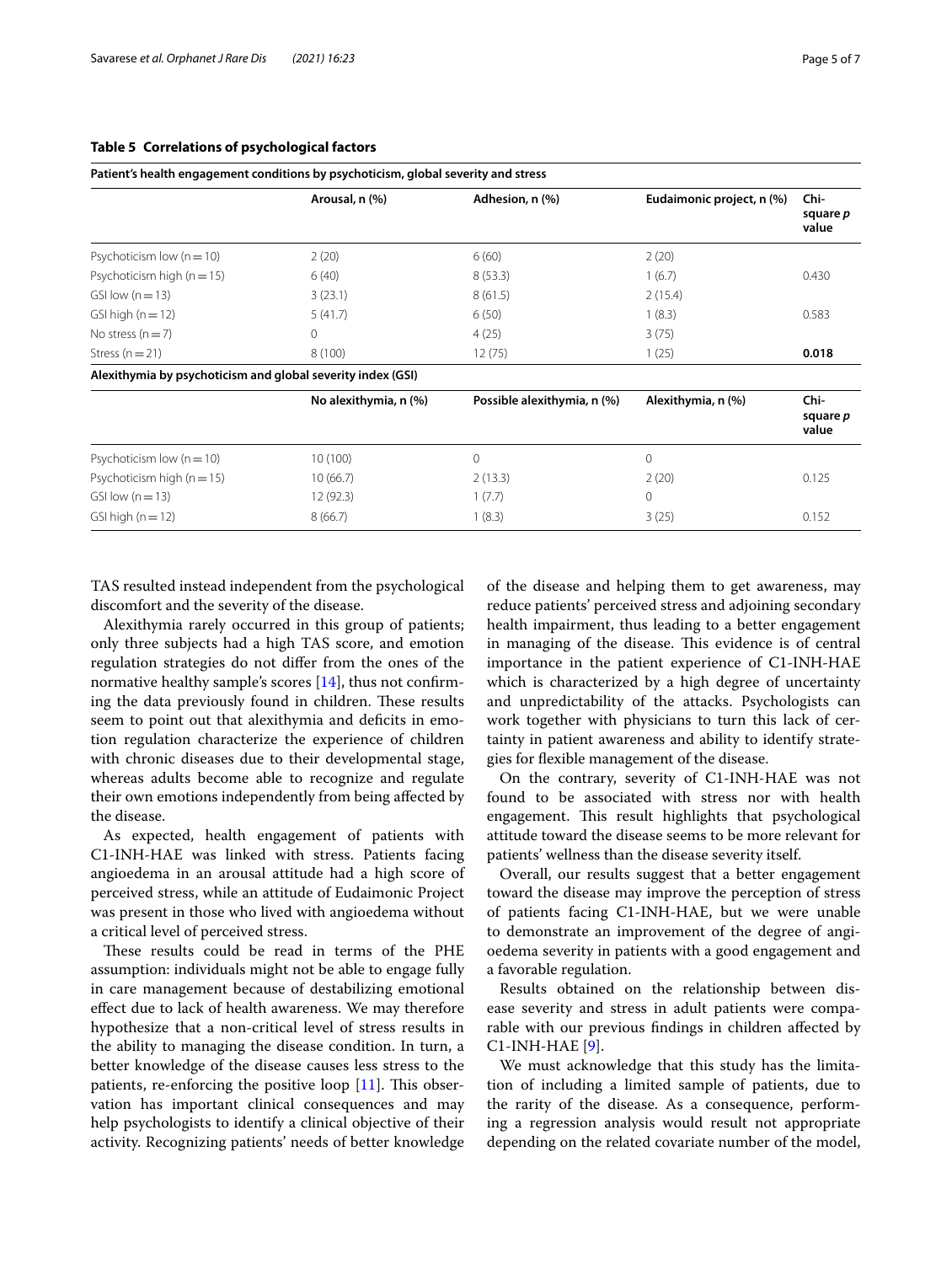reducing therefore the relevance of results. We believe, nonetheless, that a description of psychological processes of patients with C1-INH-HAE may provide important clinical hints, and we propose our patient series as a starting point in this feld of research. To our knowledge, these results are in fact the frst evidence addressing the complex subject of psychological processes in HAE and provide the frst suggestion for clinical practice. It seems important that psychologists caring for patients with C1-INH-HAE would attentively evaluate levels of health engagement and of stress to provide targeted interventions aiming to improve patients' management and adaptation to the disease and to foster doctor-patient's relationship.

In conclusion, this study explored the psychological processes of patients with C1-INH-HAE, and found that reduced perceived stress is associated with a favorable health engagement; this result suggests a possible therapeutic target for clinical psychologists dealing with this uncommon chronic condition.

#### **Abbreviations**

HAE: Hereditary angioedema; C1-INH-HAE: Hereditary angioedema associated to C1 inhibitor defciency; SD: Standard deviation; TAS: Toronto Alexithymia Scale; ERC: Emotion Regulation Checklist; PSS: Perceived Stress Scale; PHE-S: Patient Health Engagement Scale; GSI: Global severity index; SCL-90 R: Symptom Checklist-90 R.

#### **Acknowledgements**

Editorial assistance was provided by Laura Brogelli, MD, PhD, Barbara Bartolini PhD and Aashni Shah (Polistudium SRL, Milan, Italy). This assistance was supported by CSL Behring.

#### **Authors' contributions**

LS, MB, AM, AP, IM, MC, RS, AZ, GS and MFF contributed to study design; LS, MB, AM, AP, IM, RS, and AZ enrolled the patients; LS, MB, AM, and IM performed some of the analyses. All authors critically reviewed the manuscript during its preparation and approved the fnal version. All authors read and approved the fnal manuscript.

#### **Funding**

No funding was received for conducting this study. Statistical analyses of the data and editorial assistance during manuscript preparation were funded by CSL Behring.

#### **Availability of data and materials**

The datasets used and/or analyzed during the current study are available from the corresponding author on reasonable request.

#### **Ethics approval and consent to participate**

All procedures performed in this study were in accordance with the ethical standards of the study center and with the 1964 Helsinki Declaration and its later amendments or comparable ethical standards. Prior to study participation, patients signed an informed consent form. The study protocol was approved by the Ethics Committee of the University Hospital Federico II of Naples, Italy (Protocol no. 116/19).

#### **Consent for publication**

Not applicable.

#### **Competing interests**

The authors declare that they have no competing interests.

#### **Author details**

<sup>1</sup> Department of Humanities, University "Federico II", Naples, Italy. <sup>2</sup> Department of Translational Medical Sciences and Center for Basic and Clinical<br>Immunology Research (CISI), University of Naples Federico II, Naples, Italy. <sup>3</sup> Department of Medicine, University of Padua, Padua, Italy. <sup>4</sup> ASST Fatebenefratelli Sacco, Department of Biomedical and Clinical Sciences, "Luigi Sacco" Hospital, University of Milan, Milan, Italy.

## Received: 14 July 2020 Accepted: 9 December 2020

#### **References**

- <span id="page-5-0"></span>1. Bova M, De Feo G, Parente R, De Pasquale T, Gravante C, Pucci S, et al. Hereditary and acquired angioedema: heterogeneity of pathogenesis and clinical phenotypes. Int Arch Allergy Immunol. 2018;175(3):126–35.
- <span id="page-5-1"></span>2. Cicardi M, Zuraw BL. Angioedema due to bradykinin dysregulation. J Allergy Clin Immunol Pract. 2018;6(4):1132–41.
- <span id="page-5-2"></span>3. Granero-Molina J, Sánchez-Hernández F, Fernández-Sola C, Jiménez-Lasserrotte MDM, Antequera-Raynal LH, Hernández-Padilla JM. The diagnosis of hereditary angioedema: family caregivers' experiences. Clin Nurs Res. 2020;2:117–26.
- <span id="page-5-3"></span>4. Bygum A, Aygören-Pürsün E, Caballero T, et al. The hereditary angioedema burden of illness study in Europe (HAE-BOIS-Europe): background and methodology. BMC Dermatol. 2012;12:4.
- <span id="page-5-4"></span>5. Fouche AS, Saunders EF, Craig T. Depression and anxiety in patients with hereditary angioedema. Ann Allergy Asthma Immunol. 2014;112:371–5. [https://doi.org/10.1016/j.anai.2013.05.028.](https://doi.org/10.1016/j.anai.2013.05.028)
- <span id="page-5-5"></span>6. Zotter Z, Csuka D, Szabo E, Czaller I, Nebenfuhrer Z, Temesszentandrasi G, et al. The infuence of trigger factors on hereditary angioedema due to C1-inhibitor defciency. Orphanet J Rare Dis. 2014;9(1):44.
- 7. Zotter Z, Nagy Z, Patócs A, Csuka D, Veszeli N, Kőhalmi KV, et al. Glucocorticoid receptor gene polymorphisms in hereditary angioedema with C1-inhibitor defciency. Orphanet J Rare Dis. 2017;12:5.
- <span id="page-5-6"></span>8. Freda MF, Savarese L, Bova M, Galante A, De Falco R, De Luca PR, et al. Stress and psychological factors in the variable clinical phenotype of hereditary angioedema in children: a pilot study. Pediatr Allergy Immunol Pulmonol. 2016;29(1):6–12.
- <span id="page-5-7"></span>Savarese L, Bova M, De Falco R, et al. Emotional processes and stress in children afected by hereditary angioedema with C1-inhibitor defciency: a multicenter, prospective study. Orphanet J Rare Dis. 2018;13(1):115.
- <span id="page-5-8"></span>10. Taylor GJ, Bagby RM. New trends in alexithymia research. Psychother Psychosom. 2004;73(2):68–77.
- <span id="page-5-9"></span>11. Graffigna G, Barello S, Bonanomi A, Lozza E. Measuring patient engagement: development and psychometric properties of the Patient Health Engagement (PHE) Scale. Front Psychol. 2015;6:274. [https://doi.](https://doi.org/10.3389/fpsyg.2015.00274) [org/10.3389/fpsyg.2015.00274](https://doi.org/10.3389/fpsyg.2015.00274).
- <span id="page-5-10"></span>12. Freda MF, Savarese L, Dolce P, De Luca PR. Caregivers' sensemaking of children's hereditary angioedema: a semiotic narrative analysis of the sense of grip on the disease. Front Psychol. 2019;10:2609.
- <span id="page-5-11"></span>13. Bygum A, Fagerberg CR, Ponard D, Monnier N, Lunardi J, Drouet C. Mutational spectrum and phenotypes in Danish families with hereditary angioedema because of C1 inhibitor defciency. Allergy. 2011;66:76–84.
- <span id="page-5-12"></span>14. Balzarotti S, John OP, James Gross JJ. An Italian adaptation of the emotion regulation questionnaire. Eur J Psychol Assess. 2010;26(1):61–7.
- <span id="page-5-13"></span>15. Cohen S. Williamson G. perceived stress in a probability sample of the United States. In: Spacapan S, Oskamp S, editors. The social psychology of health. Newbury Park, CA: Sage; 1988.
- <span id="page-5-14"></span>16. Cohen S, Kamarck T, Mermelstein R. A global measure of perceived stress. J Health Soc Behav. 1983;24:385–96.
- <span id="page-5-15"></span>17. Sarno I, Preti E, Prunas A, Madeddu F. SCL-90-R Symptom Checklist-90-R Adattamento Italiano. Firenze: Giunti, Organizzazioni Speciali (2011). [http://hdl.handle.net/10281/19179.](http://hdl.handle.net/10281/19179)
- <span id="page-5-16"></span>18. Derogatis LR. SCL-90-R: Administration, scoring and procedures. Manual II for the Revised Version and Other Instruments of the Psychopathology Rating Scale Series (1983). [http://www.worldcat.org/oclc/30835138.](http://www.worldcat.org/oclc/30835138)
- <span id="page-5-17"></span>19. Prunas A, Sarno I, Preti E, Madeddu F, Perugini M. Psychometric properties of the Italian version of the SCL-90-R: a study on a large community sample. Eur Psychiatr. 2012;27(8):591–7.